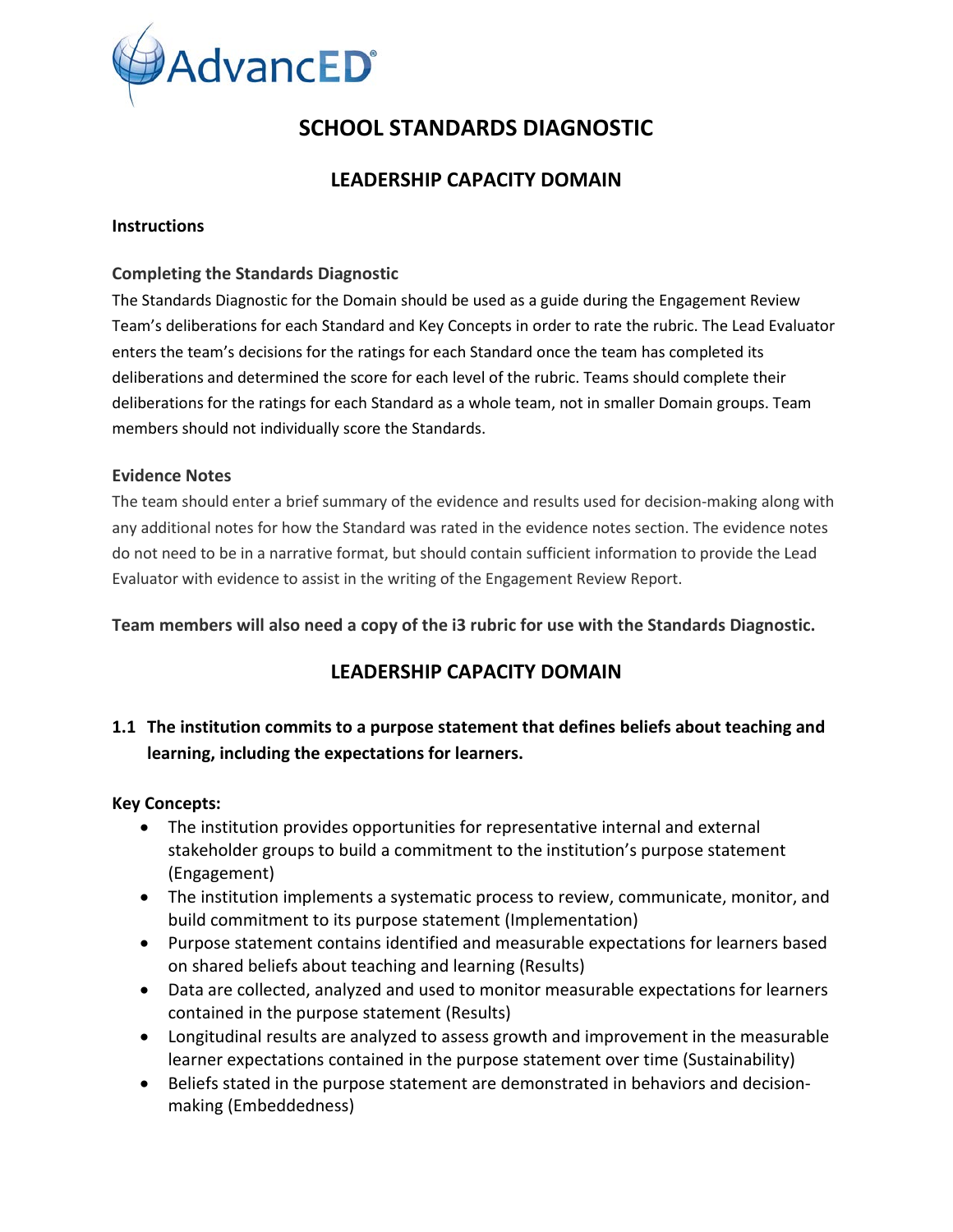#### **Potential Evidence and Results to Review:**

- Analyzed survey results related to expectations for learners
- Analyzed inventory results related to learners' expectations and strategic direction
- Institution's purpose statement and expectations for learners
- Observations of how the purpose statement is communicated and practiced throughout the organization (print, digital media, behavioral and verbal)

#### **EVIDENCE NOTES:**

# **1.2 Stakeholders collectively demonstrate actions to ensure the achievement of the institution's purpose and desired outcomes for learning.**

#### **Key Concepts:**

- Actions demonstrated by all representative internal and external stakeholder groups to achieve the purpose (Engagement)
- Implementation of specific actions and decisions aligned to the institution's purpose (Implementation)
- Process to collect, analyze and use data related to the achievement of the purpose (Results)
- Longitudinal results are analyzed to assess changes in and improvements of the actions implemented to achieve the intuition's purpose (Sustainability)
- Intentional alignment of actions to the institution's purpose evident throughout the institution (Embeddedness)

# **Potential Evidence and Results to Review:**

- Analyzed survey results from all representative stakeholder groups
- Analyzed inventory results from teachers and students
- Student performance results linked to the institution's expectation for learning in the purpose statement

#### **EVIDENCE NOTES:**

# **1.3 The institution engages in a continuous improvement process that produces evidence, including measurable results of improving student learning and professional practice.**

# **Key Concepts:**

- Engagement of internal stakeholders in a data-driven and collaborative process for continuous improvement (Engagement)
- Development of a continuous improvement plan that contains specific goals, strategies, activities and measures based on identified needs from the review of multiple forms of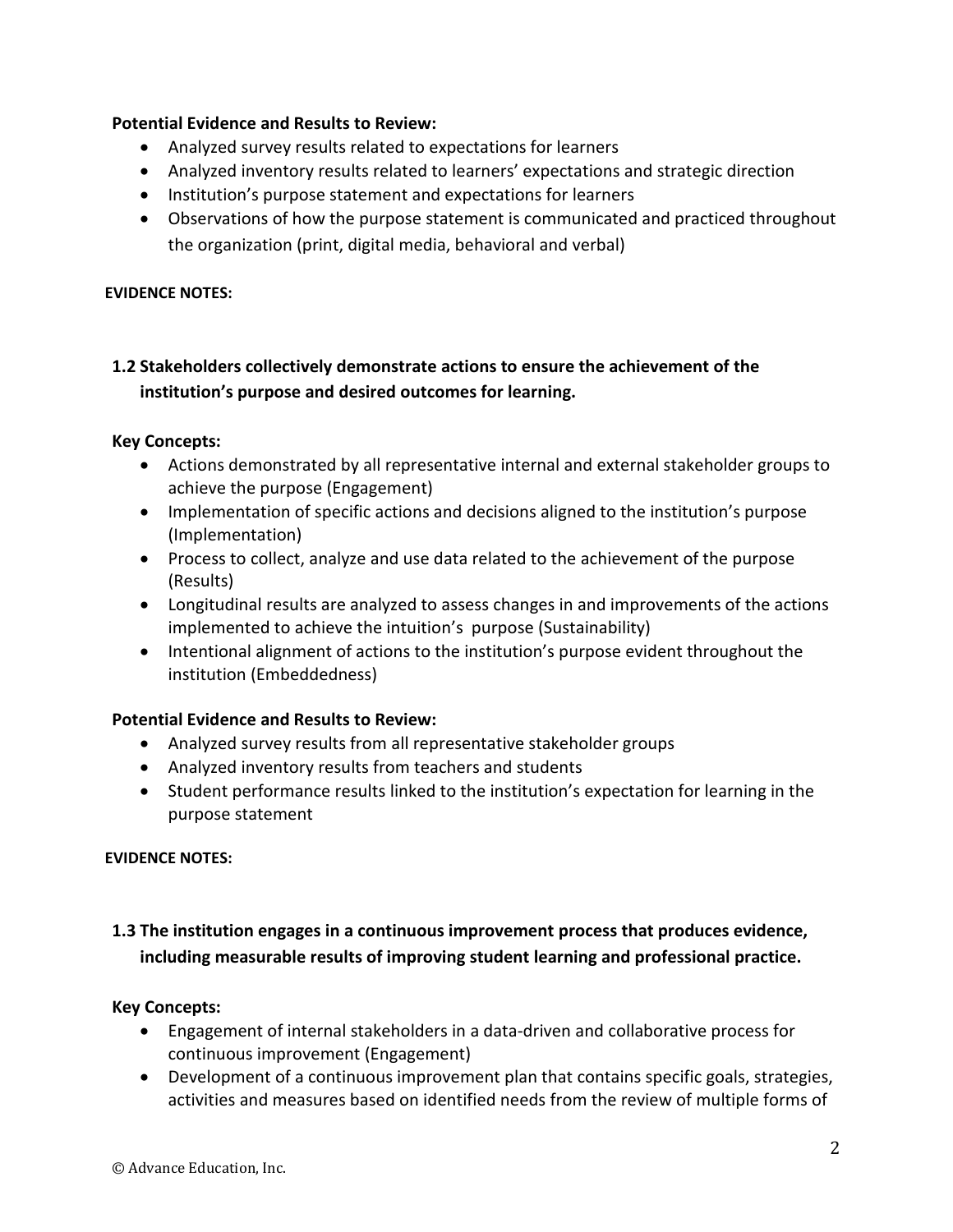data, including student achievement, perception, experience, and organizational data (Implementation)

- Defined processes for implementation, monitoring, and revision of the continuous improvement plan based on the analysis and use of data (Implementation)
- Ongoing collection, analysis, and use of data to measure results and outcomes related to the goals (Results)
- Results of the continuous improvement process consistently and clearly communicated to all representative internal and external stakeholder groups (Results)
- Longitudinal results are analyzed to assess results and outcomes of the goals in the continuous improvement plan to show progress over time (Sustainability)
- Ongoing commitment to the success of the continuous improvement plan is evident throughout the institution (Embeddedness)

# **Potential Evidence and Results to Review:**

- Continuous improvement plan, including strategies, actions, timelines and metrics
- Analyzed data used to develop plan
- Process for monitoring the institution's progress to meet its goals
- Data from metrics used to monitor and measure achievement of goals
- Communication plan to all stakeholders regarding the continuous improvement plan and its results

# **EVIDENCE NOTES:**

# **1.4 The governing authority establishes and ensures adherence to policies that are designed to support institutional effectiveness.**

# **Key Concepts:**

- Governing authority and institution leadership engage in the ongoing and systematic development, review and revision of policies (Engagement)
- Process ensures ongoing and current compliance with all applicable laws and regulations and reflects best practice (Implementation)
- Governing authority holds itself accountable for committing to policies that ensure integrity, effective operations and improved student learning (Implementation)
- Process to collect and use evidence to monitor and ensure adherence to policies is implemented by the institution and used to inform revisions to policy or practices (Results)
- Longitudinal data and evidence show adherence to policy and effectiveness of policy review and revision processes over time (Sustainability)
- Governing authority commits to the establishment and adherence to policies that promote the effective operations of the institution in improving student learning (Embeddedness)

# **Potential Evidence and Results to Review:**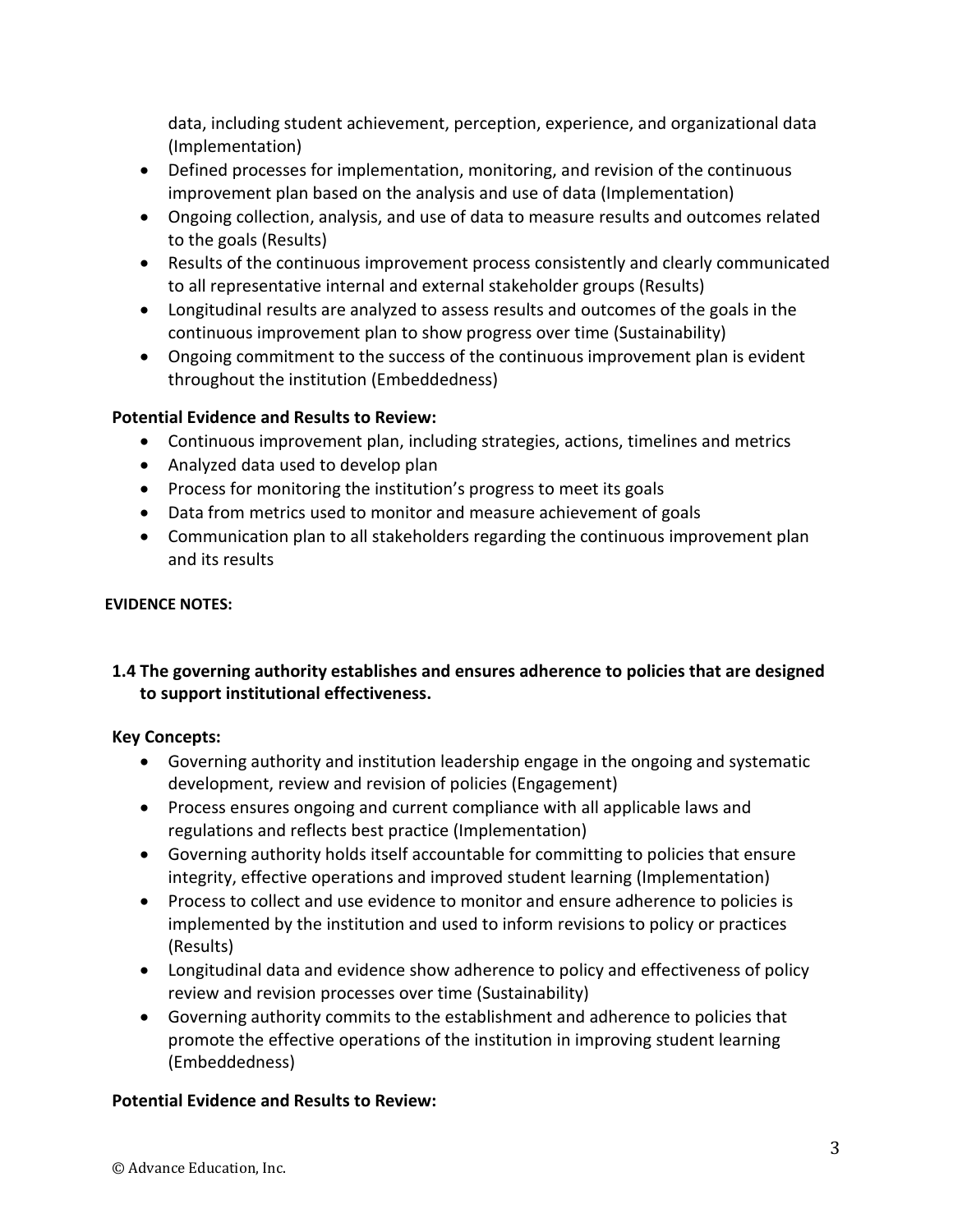- Policy manual with dates of adoption/revision of policies
- Documentation of compliance with applicable laws and regulations
- Documentation of process and evidence used for developing, reviewing and revising policy
- Evidence related to how the governing authority evaluates policies and holds itself accountable to the policies

#### **EVIDENCE NOTES:**

# **1.5 The governing authority adheres to a code of ethics and functions within defined roles and responsibilities.**

#### **Key Concepts:**

- All governing authority members operate under a written code of ethics that identifies principles of conduct and ethical standards within the institution (Engagement)
- All governing authority members participate in ongoing professional learning (beyond statutory required trainings) to stay current and informed regarding applicable laws, regulations, and organizational best practices (Engagement)
- Policies clearly identify and actions support the legal and organizational roles and responsibilities of the governing authority (Implementation)
- Policies and practices provide institution leadership the autonomy for day-to-day operations of the institution (Implementation)
- Processes to collect and use evidence to evaluate the governing authority's adherence to the code of ethics and roles and responsibilities (Results)
- Longitudinal data provide evidence of the governing authority's ongoing adherence to the code of ethics and roles and responsibilities over time (Sustainability)
- Decisions made by the governing authority consistently reflect actions aligned to the code of ethics and legal and organizational roles and responsibilities (Embeddedness)

# **Potential Evidence and Results to Review:**

- Written code of ethics
- Results of governing authority evaluation processes
- Documentation of professional learning for board members, including and beyond governmental required training

#### **EVIDENCE NOTES:**

# **1.6 Leaders implement staff supervision and evaluation processes to improve professional practice and organizational effectiveness.**

# **Key Concepts:**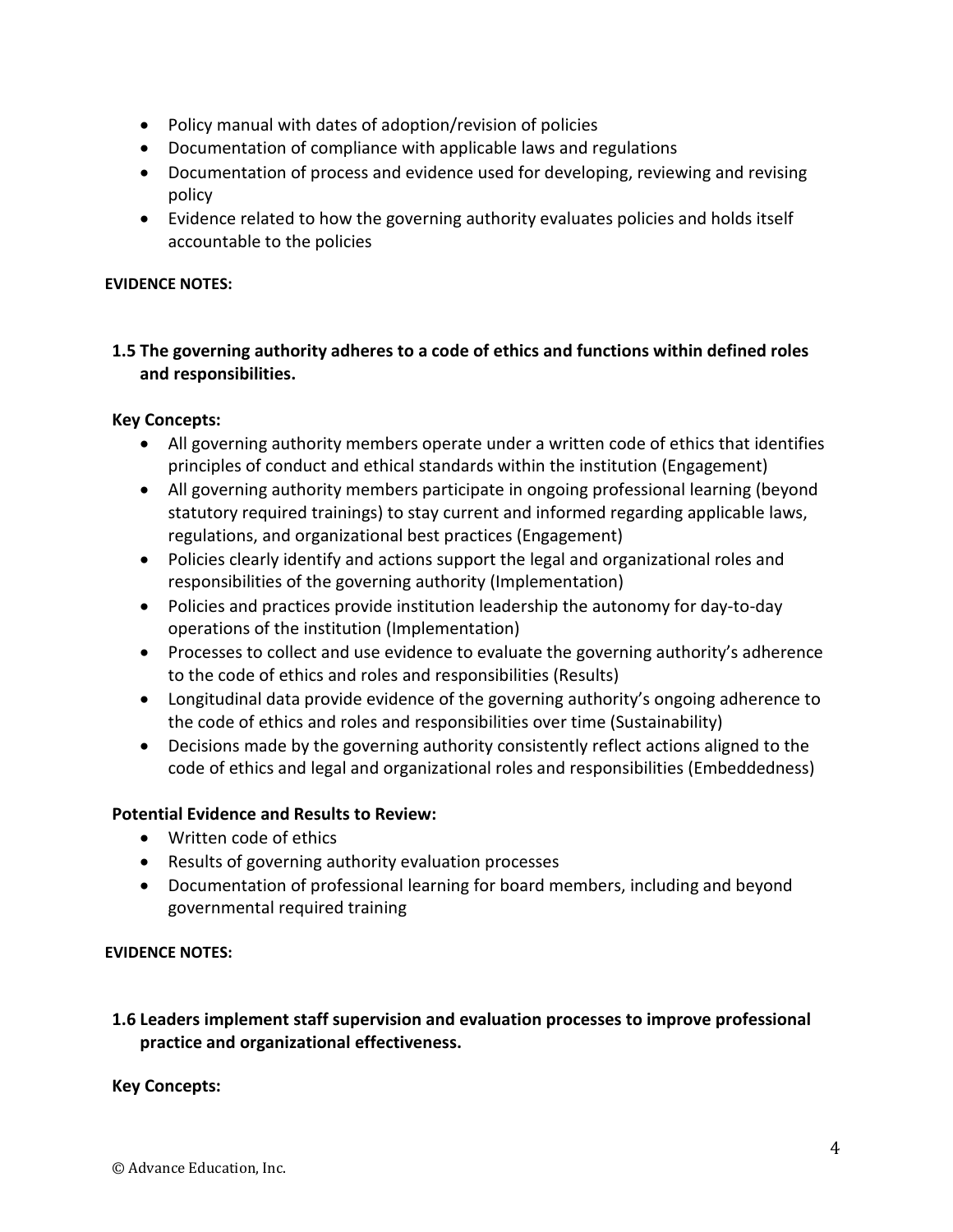- All staff members participate in the supervision and evaluation processes (Engagement)
- Supervision and evaluation processes for all staff members are documented, includes specific criteria for quality performance, and provides ongoing feedback to improve professional practice (Implementation)
- Evaluators have the knowledge, expertise, and training to implement the supervision and evaluation processes with quality and fidelity (Implementation)
- Results of supervision and evaluation processes are analyzed and used to inform organizational professional practices and ensure student learning (Results)
- Analysis of longitudinal results provide evidence of the ongoing implementation and use of data from supervision and evaluation processes improved professional practice and student learning (Sustainability)
- Evaluation and supervision for the improvement of professional practice is a routine and expected practice within the organization (Embeddedness)

# **Potential Evidence and Results to Review:**

- Written supervision and evaluation plan
- Documentation of training regarding the supervision and evaluation plan for supervisors and staff
- Evidence of consistent implementation of the supervision and evaluation processes for all staff
- Aggregated data from supervision and evaluation processes analyzed and used for organizational improvement
- Analyzed teacher inventory results related to supervision and evaluation

# **EVIDENCE NOTES:**

# **1.7 Leaders implement operational processes and procedures to ensure organizational effectiveness in support of teaching and learning.**

# **Key Concepts:**

- All staff use documented standard operating procedures (SOPs) and practices related to the policy and general organizational operational processes (Engagement)
- SOPs are implemented, monitored and adjusted to ensure effective and efficient operations (Implementation)
- Data are analyzed and used to evaluate effectiveness and inform the review and revision of SOPs (Results)
- Longitudinal data and evidence from the analysis of SOPs show growth and improvement in effective and efficient implementation of routine operations (Sustainability)
- All staff consistently hold each other accountable to the adherence and application of SOPs to ensure effective and efficient routine operations (Embeddedness)

# **Potential Evidence and Results to Review:**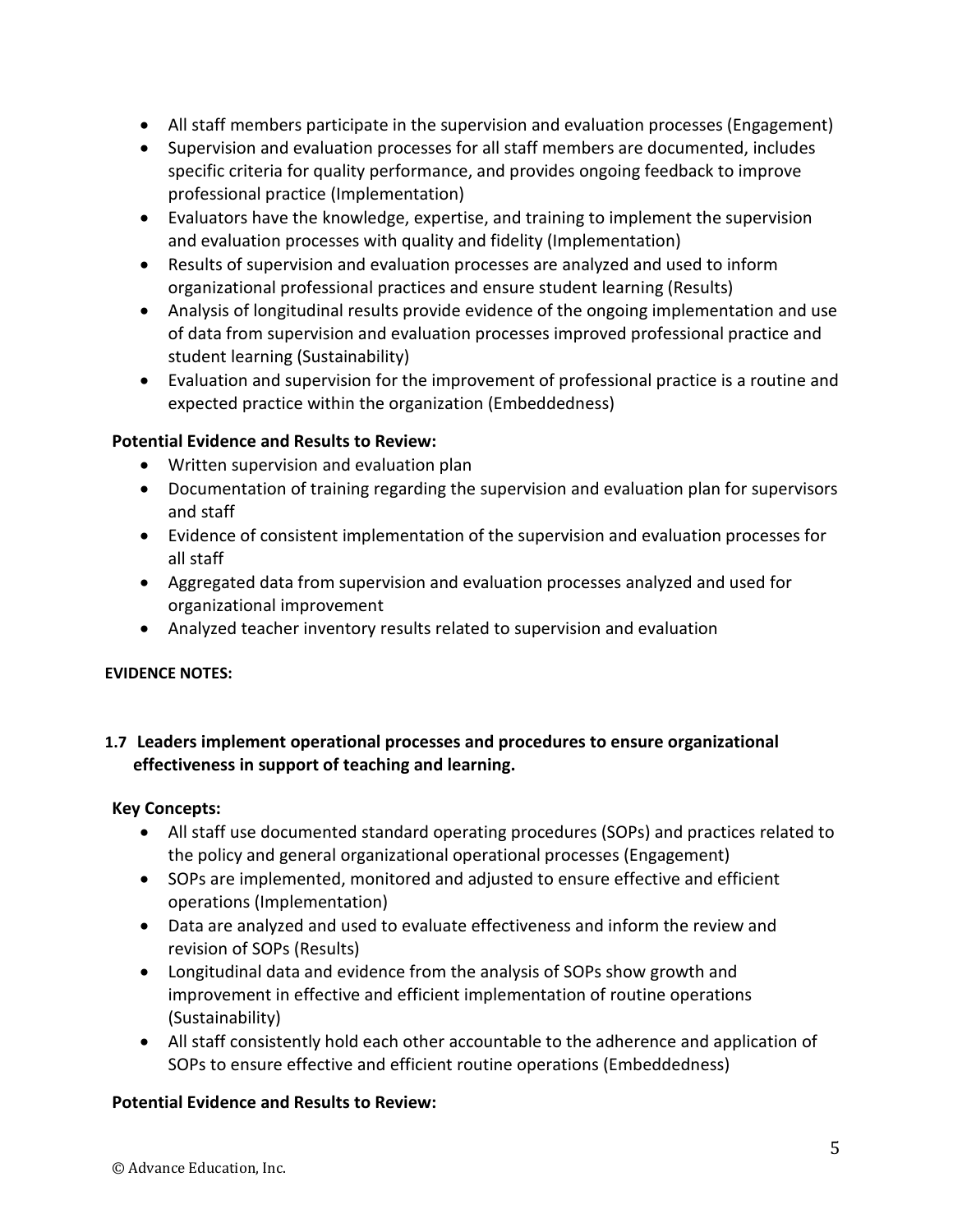- Documented standardized operating procedures for routine tasks (finance, purchasing, student attendance, etc.)
- Staff and student handbooks containing documented processes
- Evidence of systematic use of SOPs for routine organizational processes and practices
- Examples of improvements to organizational effectiveness based on standardization of procedures (cost savings, personnel savings, etc.)

#### **EVIDENCE NOTES:**

#### **1.8 Leaders engage stakeholders to support the achievement of the institution's purpose and direction.**

#### **Key Concepts:**

- The institution regularly engages multiple internal and external stakeholder groups, including staff, students, parents, community members, and governmental and educational policy groups to support the achievement of the institution's purpose (Engagement)
- Engagement of stakeholders includes opportunities that provide two-way communication and active and meaningful participation (Engagement)
- Engagement strategies result in measurable and active participation of all representative internal and external stakeholder groups (Implementation)
- Data are collected, analyzed and used to determine the effectiveness of stakeholder engagement strategies (Results)
- Longitudinal results of stakeholder engagement strategies indicate improvement and growth in the engagement of stakeholders to support the achievement of the institution's purpose (Sustainability)
- Active engagement of stakeholders is valued, supported and expected throughout the institution (Embeddedness)

#### **Potential Evidence and Results to Review:**

- Strategies and activities provided for engagement of all internal and external stakeholder groups
- Documented two-way communication opportunities for engaging stakeholders
- Analyzed data regarding stakeholder engagement opportunities
- Examples of use of data to improve stakeholder engagement
- Analyzed inventory data from teachers and students
- Analyzed survey data from teachers, students and parents

#### **EVIDENCE NOTES:**

#### **1.9 The institution provides experiences that cultivate and improve leadership effectiveness.**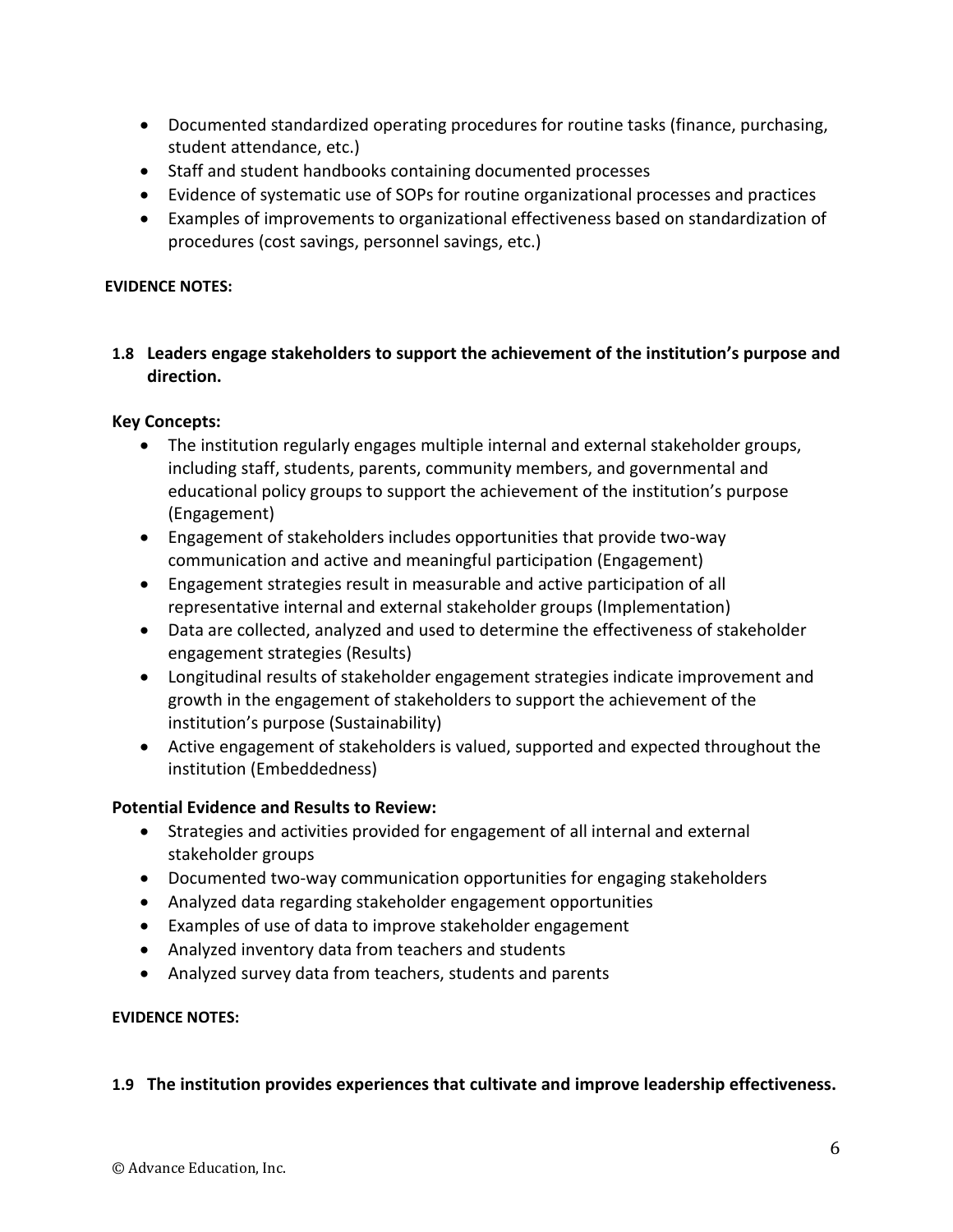#### **Key Concepts:**

- Opportunities to lead are provided for multiple stakeholders, including staff, students, and parents or community members (Engagement)
- Capacity for internal leadership is built through the implementation of formalized opportunities for ongoing modeling, coaching or leadership activities (Implementation)
- Data are collected, analyzed and used to monitor the effectiveness of leadership activities (Results)
- Longitudinal data and results are used to indicate improvements and growth in providing experiences for multiple stakeholder groups to lead (Sustainability)
- A collaborative culture that includes opportunities for shared leadership is supported, developed and protected by leaders and other stakeholders (Embeddedness)

# **Potential Evidence and Results to Review:**

- Documented leadership opportunities for external stakeholders
- Documented leadership opportunities for students and staff
- Examples of shared leadership opportunities
- Analyzed inventory data from teachers and students
- Analyzed survey data from teachers, students and parents

# **EVIDENCE NOTES:**

# **1.10 Leaders collect and analyze a range of feedback data from multiple stakeholder groups to inform decision-making that results in improvement.**

# **Key Concepts:**

- Feedback is collected consistently and regularly from all representative internal and external stakeholder groups and reflects participation of the institution population and demographics (Engagement)
- Feedback collection methods ensure validity and reliability of the data and processes are implemented by internal stakeholders to review and analyze the data (Implementation)
- Analysis and use of feedback data inform the continuous improvement process, guide actions and decision-making and are used to measure stakeholder perceptions and beliefs (Results)
- Longitudinal feedback results are analyzed to examine trends in stakeholder perceptions and to indicate growth and improvement in those areas linked to goals and strategies in the continuous improvement process (Sustainability)
- Stakeholders expect and respond to the institution's practices to provide regular and consistent communication (Embeddedness)

# **Potential Evidence and Results to Review:**

• Documented systematic process for collection of feedback data from all stakeholder groups, including data on return rates and demographics on surveys and inventories